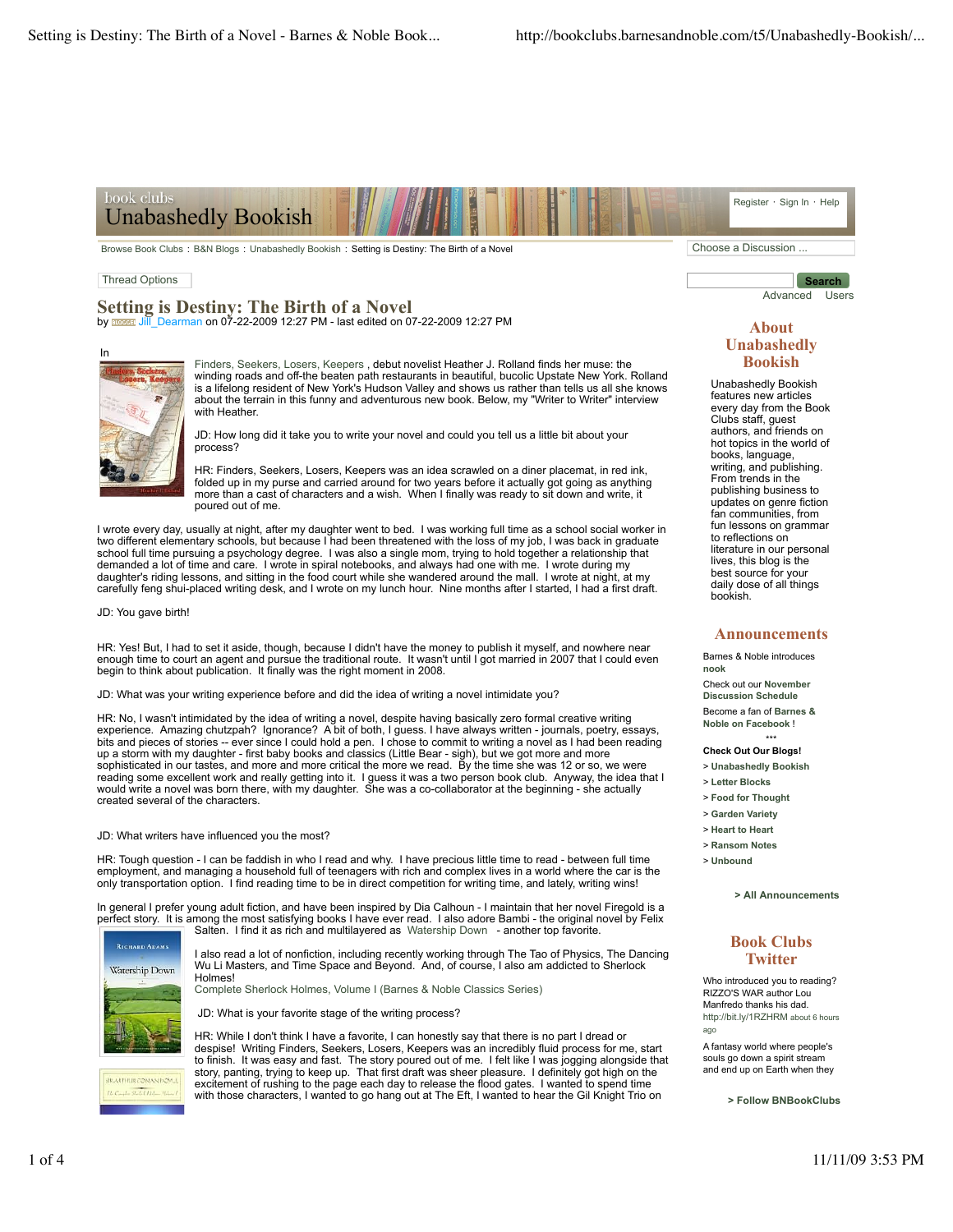

my cd player as I drove to the mall with chattering twelve year olds in the back seat. There were times during the first draft, where I would get stuck, and then I'd coach myself - "Go ahead, just write it badly, but KEEP MOVING!" And I did.

Honey Melon Fudge, the novel I am currently writing, has not been that kind of experience... It has been more of everything - more frustrating, more disappointing, more thrilling, more satisfying... I have been terribly stuck at times, and am finding that I need to dig deeper and find greater courage than Finders Seekers required. All of it is great.

I am self-published, which I confess as if it were some shameful secret, but I have been delighted by the positive reception Finders, Seekers has earned. Every negative prediction about self-publishing has been untrue for me book stores have been welcoming (at least re: doing readings and events), I have been able to garner a few reviews, and each time I have put myself out there and asked - the answer has been yes. I will definitely self publish Honey Melon Fudge - my experience has been that positive.

JD: Thanks, Heather! And folks, for info on this author's upcoming readings go to: http://www.heatherrolland.com So what do you say, writers? Is there an environment you'd love to capture on the page? And to self-publish or go the traditional route? Weigh in! And for more writerly tips, exercises and chat, please visit my website: http://www.bangthekeys.com

#### And check out my new book for writers,



Bang the Keys. I'll be teaching at http://www.riversedgewriters.com in the Catskill Mountains of Upstate New York this weekend where Heather will be joining the class (and that includes her characters too).

Happy hiking and happy writing!

INSTRUCTIONS FOR POSTING COMMENTS (by popular demand): Posting comments on the blog is simply a matter of signing into the Book Clubs and then clicking on the "Post A Comment" link that appears on the bottom of each blog entry. In order to sign into

the Book Clubs you have to have a BN.com account. You can create that by using the Sign In link at the top of any page on BN.com. Once you have a BN.com account and are signed into that, you'll need to click the Sign In link on the Book Clubs (it's below the image of a bookshelf). Again, this club is called Unabashedly Bookish. Any problem - try the Help board.

| All Users' Tags: Heather Rolland Jill Dearman Richard Adams Sherlock Holmes View All (4) |  |  |
|------------------------------------------------------------------------------------------|--|--|
| Categories: writer to writer                                                             |  |  |

Permalink

**BOOKMARK** 

« Back to Blog « Newer Article Older Article »

### **Comments**

#### by Zoola on 07-22-2009 01:43 PM contact the contact of the contact of the contact of the contact of the contact of the contact of the contact of the contact of the contact of the contact of the contact of the contact of th

Thanks for another great interview. It is always fascinating to read about the different ways in which people find inspiration, create time to work, and get their completed work out there.

| Permalink |  |
|-----------|--|
|-----------|--|

#### by BigPoppa on 07-22-2009 01:50 PM contact the contact of the contact of the contact of the contact of the contact of the contact of the contact of the contact of the contact of the contact of the contact of the contact of

Great interview -- congratulations to both of you on your new books! Having grown up in the Hudson Valley myself, I am well-versed in its many charms and its vast potential for literary exploration. And as a new parent and writer, I also appreciate the constant struggle of trying to find time to write and to read. There was a short phase after my baby was born when I could read short stories while holding her on my lap, but that soon came to an end (though just last night I

was able to read her the introduction to Reginald Shepherd's "Lyric Postmodernisms" -- along with Margaret Wise<br>Brown's "The Big Red Barn" -- while putting her to bed). Kudos to Ms. Rolland for eking out drafts while juggl numerous responsibilities, and thanks for sharing these inspiring words.

| Permalink                                                                                                                                                         |         |
|-------------------------------------------------------------------------------------------------------------------------------------------------------------------|---------|
| by <b>EXPREE Jill</b> Dearman on 07-22-2009 02:45 PM                                                                                                              | Options |
| Thanks Big Poppa (wow, I've always wanted to say that!) So fascinating how reading to children influences so many<br>writer/parents' lives, thanks for this, Jill |         |

Permalink **0** by Heather\_Rolland on 07-22-2009 08:31 PM contact the contact of the contact of the contact of the contact of the contact of the contact of the contact of the contact of the contact of the contact of the contact of the con die. Sound familiar? http://bit.ly /4FuJdG about 23 hours ago

Stop by and chat with Debbie Macomber. http://bit.lv/sqTVQ 1 day ago

# **Top Laureled Posts**

| <b>Mapping Banned</b><br>Books <sup></sup>                        | 14 |
|-------------------------------------------------------------------|----|
| <b>Re: Should Art be</b><br>Prohibited? Or, Will<br>The Adventu ® | 11 |
| Let's split! Infinitive<br>s. that is, $%$                        | 10 |
| Let's Get Serial ®                                                | 10 |
| The Appeal of Old<br>Maps ® <del>⊡</del>                          | 10 |

View All

## **Latest Articles**

New Kids' Book About "The Greatest" Floats Like a Butterfly and Stings Like a Bee Hyphen-ate your brain? Hyphens and Meaning: Part I...

"To Babylon myself there" Authors Plan, Cover Gods

Laugh First Lines are Like First

**Dates** 

I'm Buying this Book for a Friend...

People of Earth! Don't Panic! The Hitchhiker's Gui.

The Great Mortality and the Specter of Popular His... The Sexual Convolution

Reading as Self Defense

## **Latest Comments**

**REMOD** Melissa\_W on: "To Babylon myself there' PrincessBumblebee on: Authors Plan, Cover Gods Laugh

R-MOD Melissa\_W on: First Lines are Like First Dates **BLOODER** LisaSteinke on: I'm Buying this Book for a Friend...

**ROD** paulgoatallen on:<br>People of Earth! Don't Panic! The Hitchhiker's Gui...

**REMOD** Melissa W on: The Great Mortality and the Specter of Popular His...

PrincessBumblebee on: The Sexual Convolution

**KathyS** on: Reading as Self Defense

Vermontcozy on: Let's Have A Round for These Friends of Mine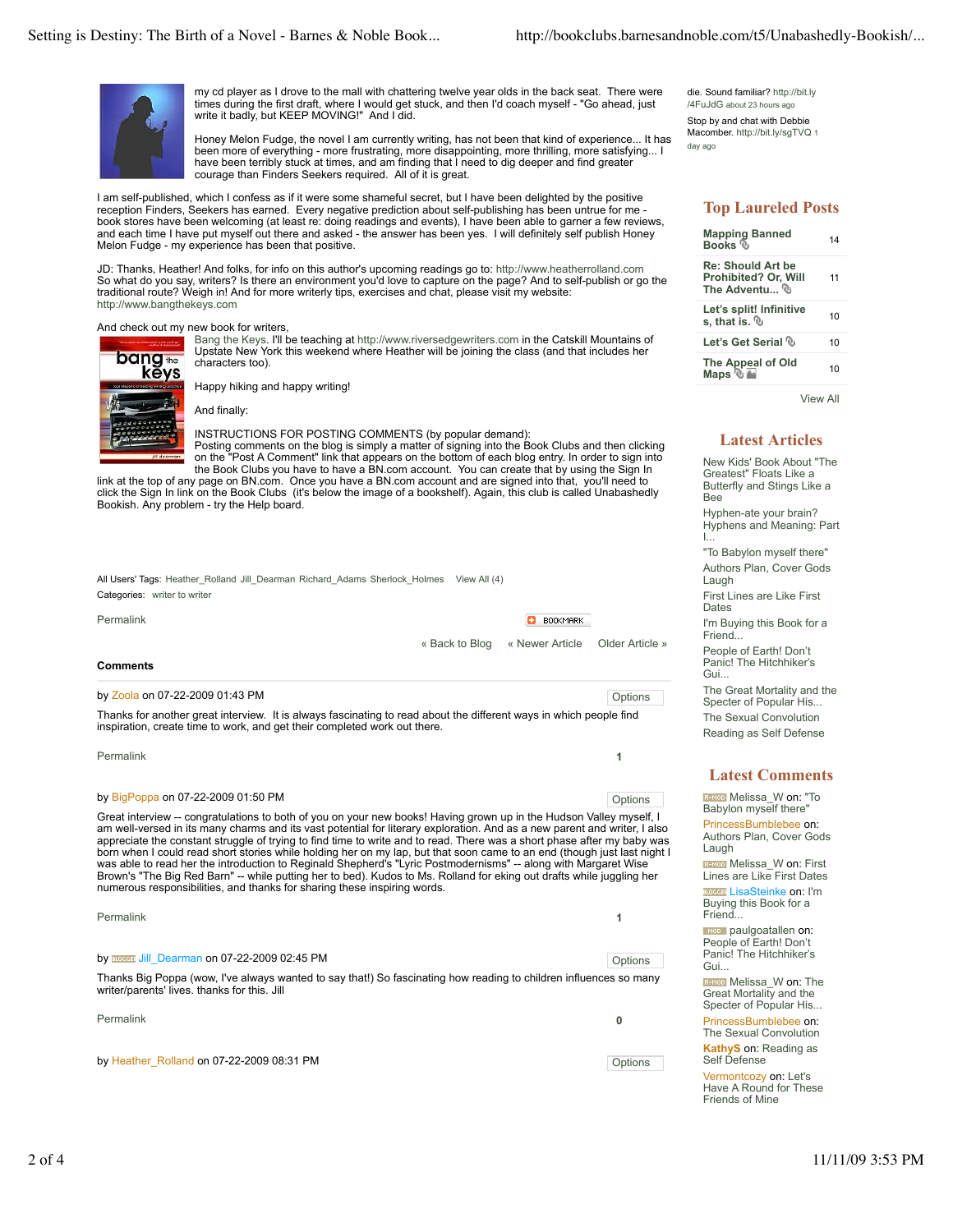Thank you, Jill, for the opportunity to be a part of this community!

Not much is more exciting and inspiring to me than to catch a glimpse of my work as seen through someone else's eyes. Perspective is everything... getting the chance to stand back and view Finders Seekers from a new vantage point is invaluable.

It only gets better - getting FSLK out into the world, and now in the final stages of completing the first draft of Honey Melon Fudge (my second novel) - I can safely say that I am loving this busy, intense, writerly life. It does get a little nuts, but my almost 15 year old daughter has started work on her own project, and to hope/believe that I have inspired her to go for it feels superb.

Permalink **0** by starscream on 07-22-2009 09:13 PM Permalink **0** by Shotmonster on 07-22-2009 09:14 PM **Constant Constant Constant Constant Constant Constant Constant Constant** Permalink **0** by DeborahTaylor on 07-22-2009 09:17 PM Contact the contact of the contact of the contact of the contact of the contact of the contact of the contact of the contact of the contact of the contact of the contact of the conta Permalink **0** by flammeus on 07-22-2009 10:21 PM Gotta run <mark>⊖</mark> Heather This interview, I felt, focused on all the key points that curious readers would have asked and had very satisfying answers. Heather is a wonderful writer and proved that in Finders, Seekers, Losers, Keepers and in this interview. Great job Heather and I hope the next book is just as good. Another inspiring interview, especially the "just sit down and get it done any way you can" aspect. Seeing the complications Heather was presented with in finding time to write a novel might make a lot of us realize just how good we have it. Great interview! I really enjoy it when the setting of a novel becomes one of its characters. Places have lives and stories of their own. I look forward to reading Finders, Seekers, Losers, Keepers. Wonderful interview. Ms. Dearman gives us so much more than a bio and quick synopsis. We get the flavor of the

novel along with an intimate glimpse into its creation and creator. Ms Rolland clearly has a passion for writing that is compelling and inspiring. In fact, a visit to her website invites you in to the Finders, Seekers, losers, Keepers world in<br>a most engaging way. The first chapter is available as a teaser and I noted that she is doing a r NY on August 1st. I plan on getting my copy signed there.

| Permalink                                                                                                                                                                                                    |                |                                 | 0       |  |
|--------------------------------------------------------------------------------------------------------------------------------------------------------------------------------------------------------------|----------------|---------------------------------|---------|--|
| by EddeeK on 07-23-2009 07:57 AM                                                                                                                                                                             |                |                                 | Options |  |
| Thanks for a great interview that makes me want to read this book! And I especially appreciate the advice: "Go<br>ahead, just write it badly, but KEEP MOVING!" -- so true, and I need to be reminded often! |                |                                 |         |  |
| Cheers.                                                                                                                                                                                                      |                |                                 |         |  |
| Permalink                                                                                                                                                                                                    |                |                                 | 0       |  |
|                                                                                                                                                                                                              | « Back to Blog | « Newer Article Older Article » |         |  |

**You must be a registered user to add a comment on this article. If you've already registered, please log in. If you haven't registered yet, please register and log in.**

LizFenton on: My Own Mr. **Right** 

### **Categories**

article (1) book explorers (2) caption the cover (3) current events (14) current events news (1) decoding the lost symbol (9) fantasy and science fiction (1) for what it's worth (17) guest author (9) historical fiction (1) history (8) history and historical fiction (2) internet (1) literary history (31) literature & life (30) max syntax (27) modern and future english (4) news (4) pop culture (1) romance (30) romance fiction (27) Science (1) science fiction & fantasy (29) science fiction and fantasy (1) sports (1) tagged (1) tagged! (8) the friday five (9) the reader's advocate (16) the readers' advoacte (1) the readers' advocate (25) writer to writer (21)

## **Archives**

November 2009 October 2009 September 2009 August 2009 July 2009 June 2009 May 2009 April 2009 View Complete Archives

Advertisement